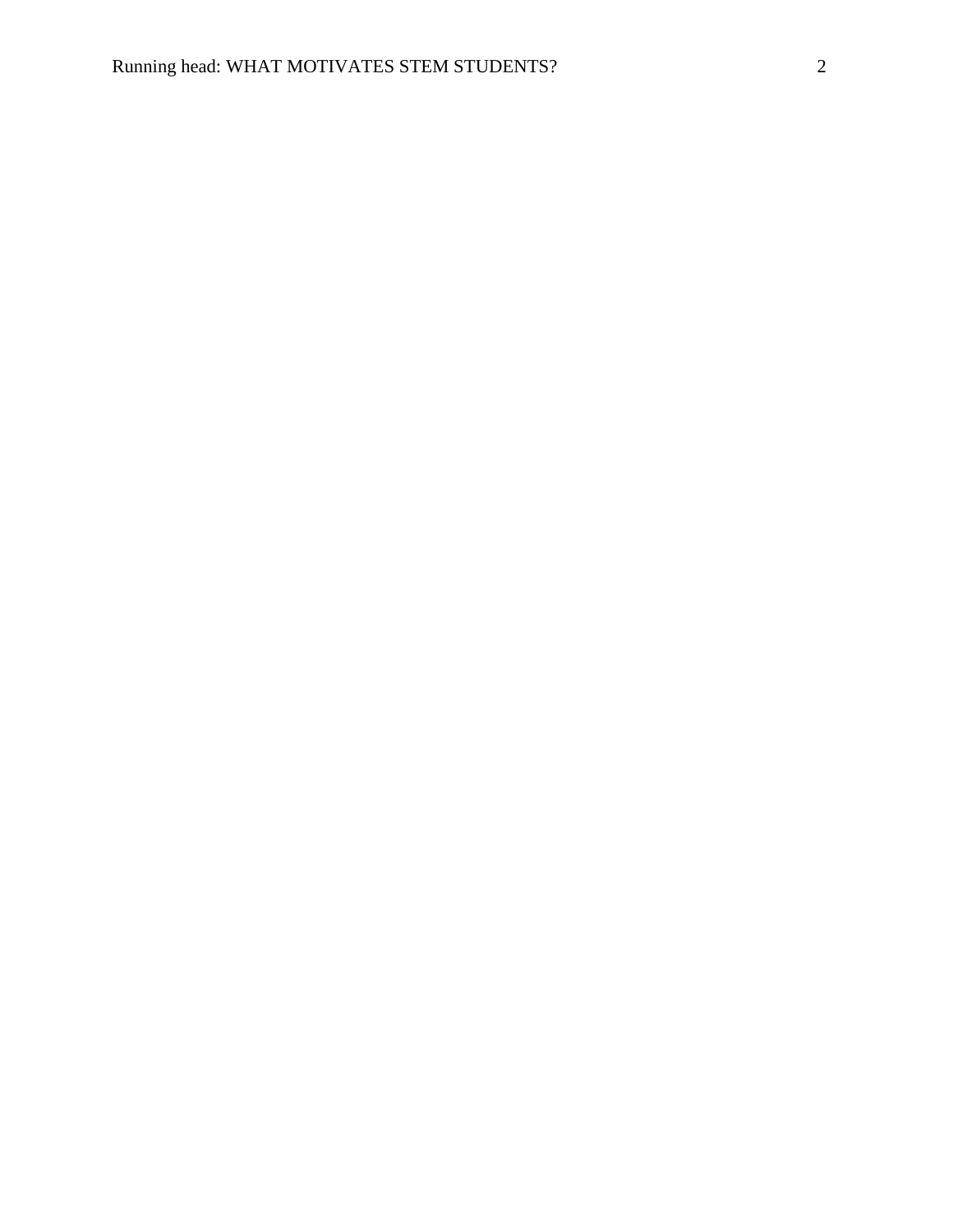Teacher shortages in the US have continued for decades (Aragon, 2016; Howard, 2003). More students are being taught by unqualified teachers as a result, and low-income and minority students are disproportionately affected (Carver-Thomas & Darling-Hammond, 2017). In addition, demand for teachers is projected to continue to substantially exceed the supply of teachers until at least 2021 (Sutcher, Darling-Hammond & Carver-Thomas, 2016). Moreover, teacher shortages are most common for teachers of STEM subjects (Interim Study Committee, 2015).

Consequently, new programs aimed at recruiting students who are not in teacher education have been designed and implemented to counter this challenge (Hubbard, Embry-Jenlink & Beverly, 2015). In order to maximize the potential of such programs in recruiting more teachers and increasing their desire to teach, a deep understanding of potential teachers' motives for teaching must be achieved. Of particular interest in this study is understanding the motives of students majoring in biology, mathematics and other STEM disciplines who are considering teaching. Understanding teacher motives will do more than merely improve teacher-recruiting. Watt et al. (2012) have suggested that a deep understanding of motives of new teachers can also help increase retention by helping administrators know how to prevent decreased interest and motivation in new teachers. We now turn to motivation for teachers more broadly.

In order to recruit the most effective teachers, it is useful to understand what can motivate them to start their own path to teaching. In prior teaching literature, the primary motives for teachers have generally been broken into three categories, which include intrinsic, extrinsic, and altruistic types of motivation (Yüce, Şahin, Koçer & Kana, 2013; Jungert, Alm & Thornberg, 2014; Heinz, 2015). Those with intrinsic motivation enjoy the characteristics of the job in and of itself, such as the content they teach, and/or teacher roles such as teaching and lesson planning.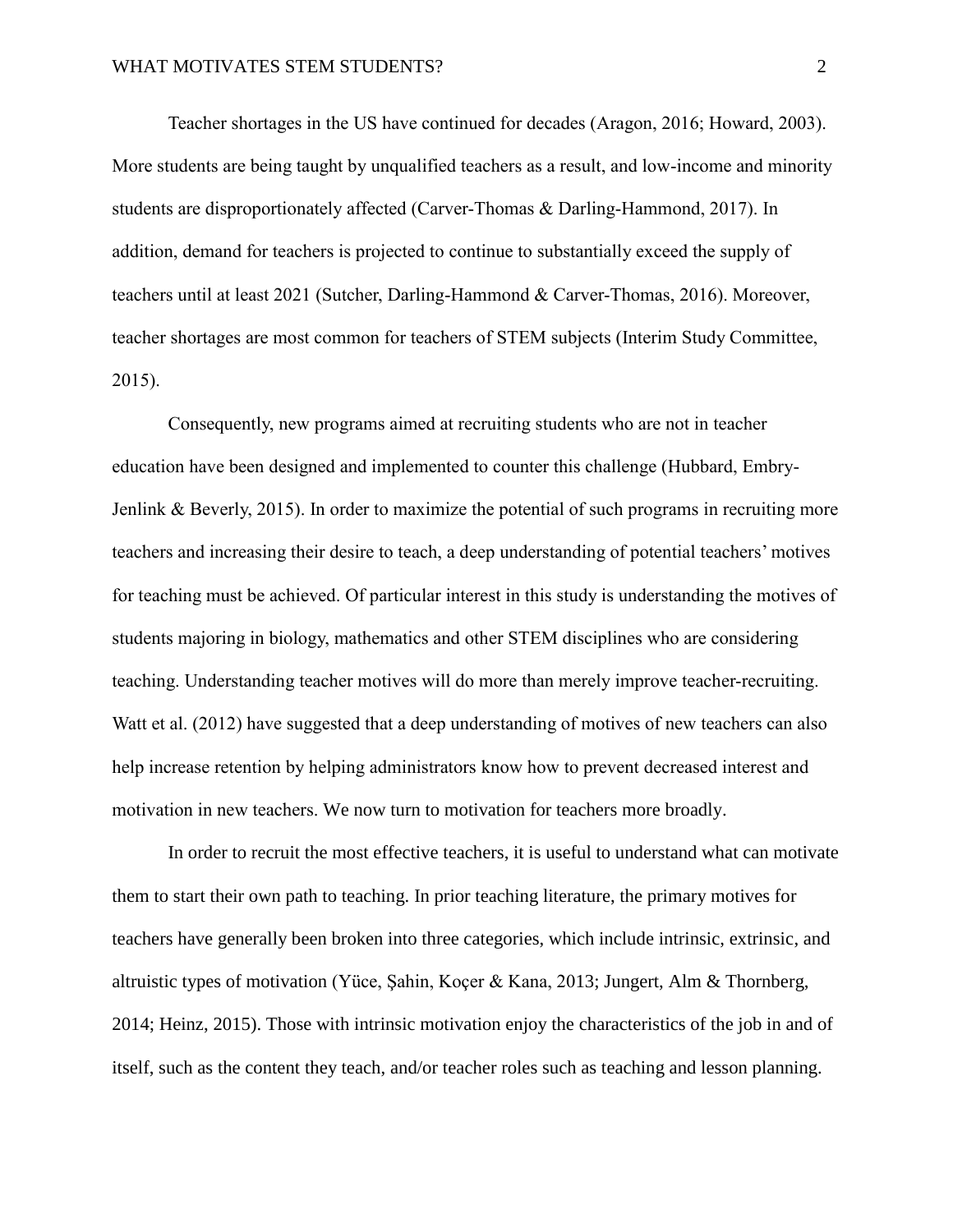Those with altruistic motivation enjoy the service-oriented aspects of teaching or the broader idea of contributing to society. Extrinsic motivation is different from the other two primary motives in that it is rooted in characteristics that are not inherent to the job itself, such as job security or salary.

 Not surprisingly then, the extrinsic motive is more common in developing nations compared to the United States, plausibly because there is a greater urgency for resources (Bastick, 2000; Watt et al., 2012). However, in developed countries such as the United States, the altruistic and intrinsic motives are the two biggest (Bastick, 2000). The desire to care for others has also been found to be a substantially higher value for those who want to go into the profession of teaching compared to those who prefer not to (Kyriacou & Coulthard, 2000).

 As a further matter, the altruistic motive may be even more pronounced among millennials. In order to find work that matches their values, more than half of millennials said they would take a pay cut (Zukin & Szeltner, 2012). Moreover, after an organization's primary purpose and workplace culture, its volunteerism program was highly valued as the third most important factor for millennials considering potential employers (Feldman et al., 2014). A desire to "use their skills for good" was also found among 94% of millennials surveyed (Feldman et al., 2014).

 The fact that the altruistic motive is arguably the most common motive overall is encouraging. This is because the altruistic motive was found to be the only type of motive negatively related to dropout in pre-service teachers (Ingersoll, 2001; Jungert et al, 2014). Additionally, the altruistic motive in teachers has been found to impact teacher-student interactions, which lead to better student outcomes (Cadima, Leal & Burchinal, 2010). Yet, Sinclair (2008) has noted that it is common for there to be considerable overlap of different types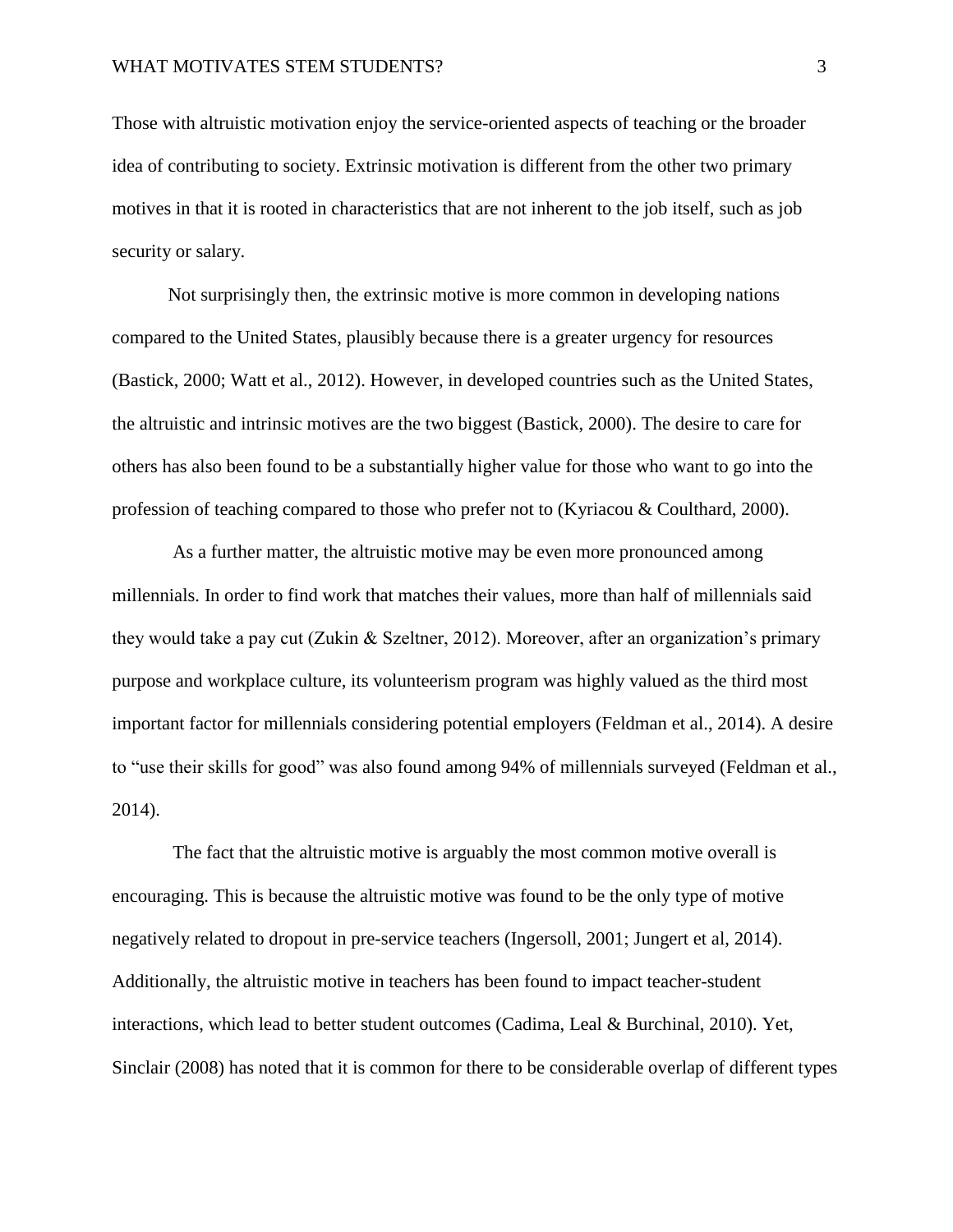of motivation among teachers.

 In fact, despite the altruistic motive plausibly being the most common, nearly all (96%) teachers say they love to teach, which could be considered an intrinsic form of motivation (Wadsworth, 2001). The fact that intrinsic motivation is so widespread is also encouraging since intrinsic motivation is associated with autonomy, or, the freedom to begin and control one's behavior. This type of perceived freedom among teachers is associated with greater teacher and student outcomes (Kim & Cho, 2014; Roth, Assor, Kanat-Maymon and Kaplan, 2007). As noted, teacher shortages are especially common for teachers of STEM subjects (Interim Study Committee, 2015). Thus, to reduce teacher shortages within STEM subjects, research must include STEM majors interested in teaching while assessing motives.

#### **Method**

The goal of the present research was to better understand the motivations for teaching within a group of STEM majors participating in a teaching job shadow experience. The research questions investigated the teaching motives of STEM majors before and after their job shadow experience and sought to understand the impact on the motives of STEM majors following a teaching job shadow experience. Participants for this qualitative combined-case analysis consisted of a non-probability sample of 40 undergraduate STEM majors across two cohorts for the same teaching job shadow experience that lasted five days. Participants were recruited from a local university and surrounding community colleges.

 As part of the job shadow, the students completed journal entries daily, which included questions that gauged job shadowers' motivations for teaching before and after the job shadow. The journaling was completed by job shadowers while outside of the school environment. Analysis centered on two different journal prompts. The first prompt (summarized in Table 1),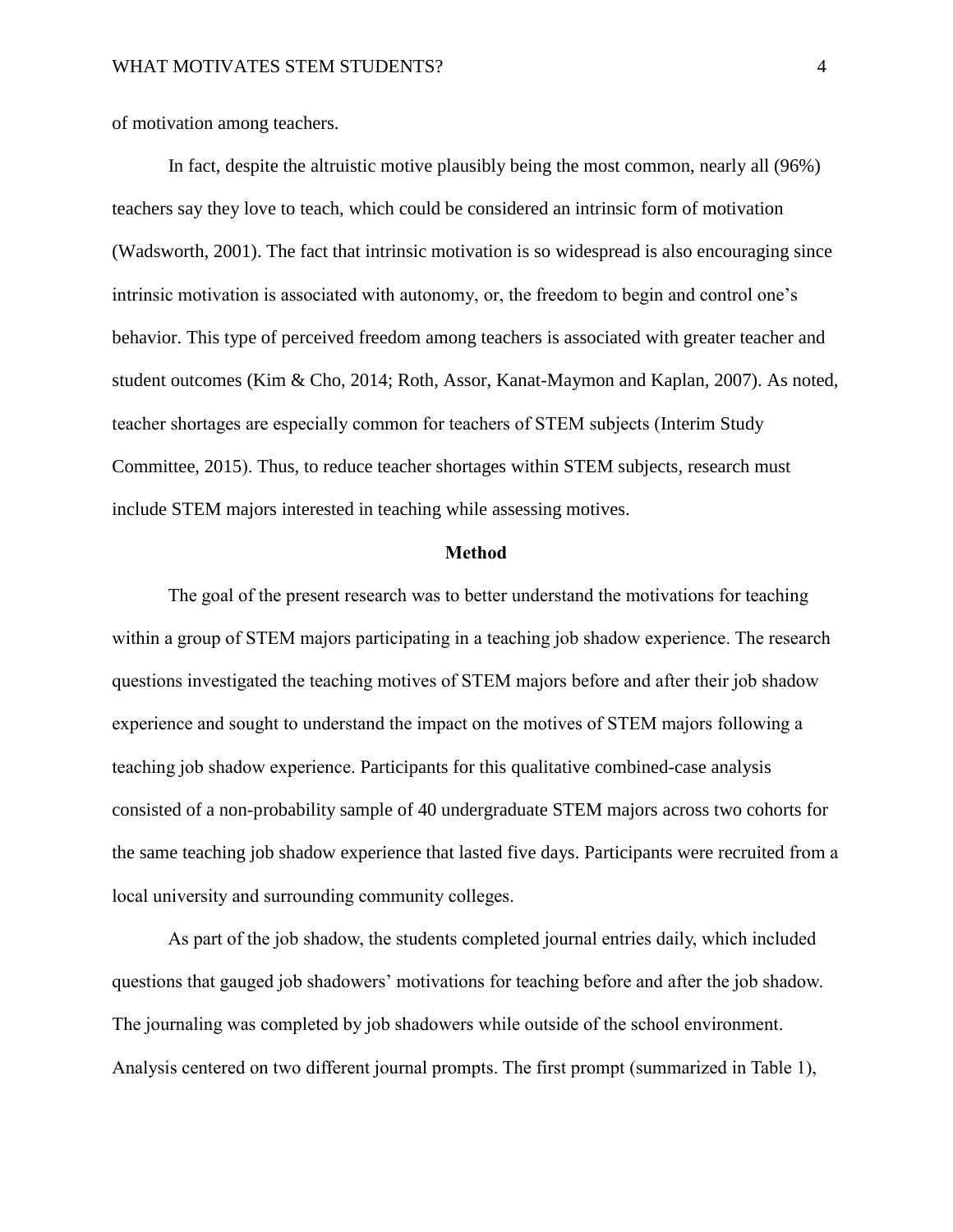posed a day prior to the job shadow, was, "What are you most looking forward to about spending a week shadowing a teacher?" The second prompt (summarized in Table 2) was asked on the last day of the job shadow experience: "What has been the most rewarding part of your week in the classroom?"

Journals were collected, scanned and transcribed. The lead researcher then examined the entries for emerging themes in order to establish a qualitative codebook by which two independent researchers coded the entries. The initial coding uncovered responses in the intrinsic motivation (e.g., wanting to teach the material) and altruistic motivation (e.g., wanting to help students) categories, which were consistent with Bastick's (2000) findings for developed countries. However, the initial coding did not find any responses fitting the extrinsic type of motivation (e.g., wanting to participate in the job shadow for financial reimbursement) in response to either question. This is interesting in light of its frequent occurrence in the literature (Yüce et al., 2013; Jungert et al., 2014; Heinz, 2015). Instead, a pattern appeared in which vocational search-based motivations (e.g., wanting to participate in the job shadow to see if teaching is the right career) were found among journal entries, which was consistent with the work of Kyriacou and Coulthard (2000). They suggested that research must be conducted to better understand the motives of students searching to self-identify with a particular vocation, particularly examining the teaching vocation. Thus, a heuristic codebook was created for external coders, which included intrinsic, altruistic, and vocational-search based motives.

External coders were trained on the heuristic created from the initial coding and a secondlevel of coding by the external coders was conducted on answers from job shadowers for each question. The external coders had strong agreement - for over 80% of journal responses to each question, the job shadowers agreed on what category (e.g., intrinsic motivation) the response fit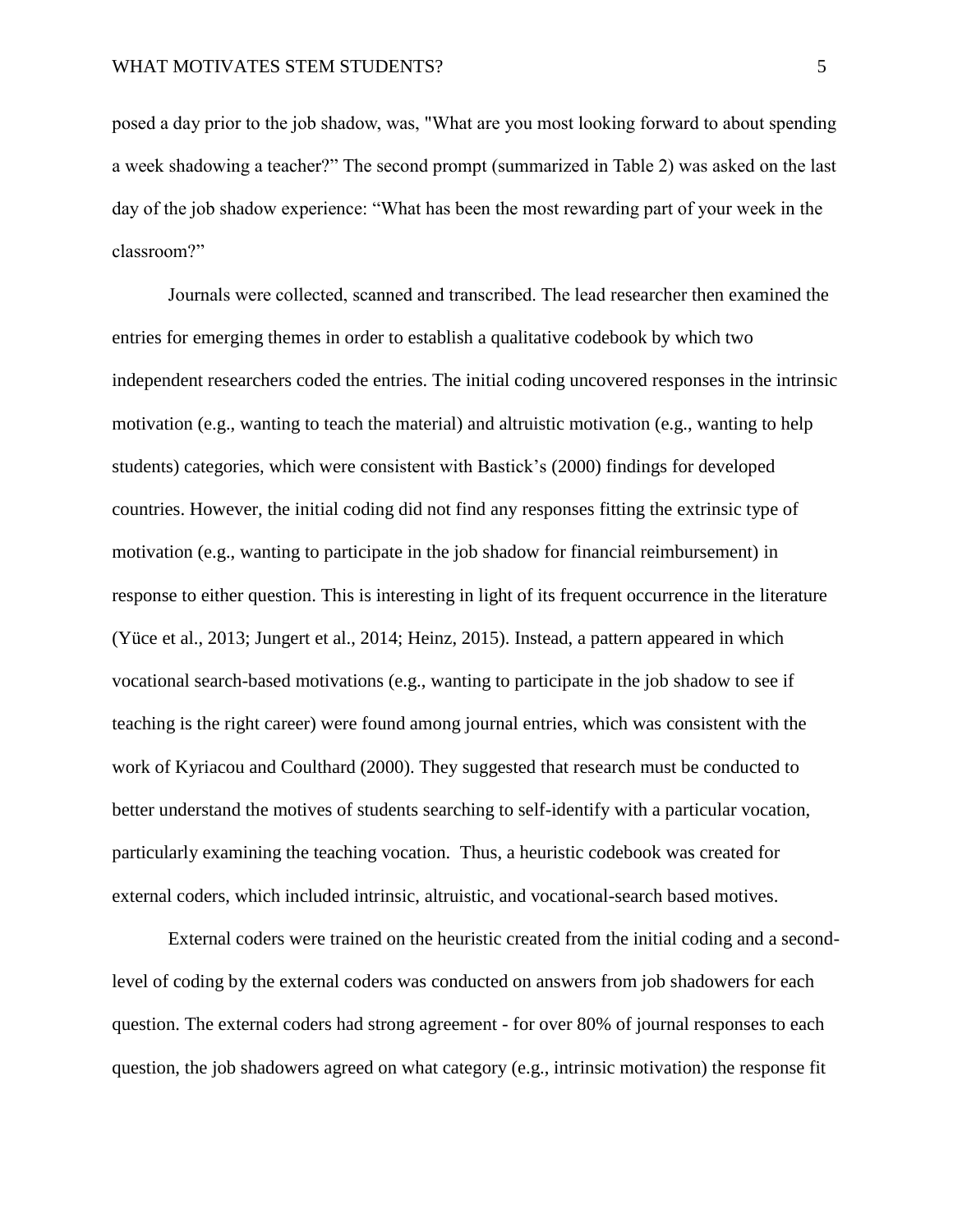under without influence from the other coder. According to Frey, Botan and Kreps (as cited in Neuendorf, 2002) these percent agreements are considered acceptable, as they are above 70% agreement. Percent agreement between coders categorizing independently is an inter-rater reliability measure that indicates the dependability of the coders' work (Neuendorf, 2002; Bennett, Foot & Xenos, 2011).

#### **Results**

 As noted above, the first question asked job shadowers what they most looked forward to about the job shadow experience prior to starting it. The results of how coders interpreted them are displayed in Table 1 below. Examples of intrinsic-based responses from job shadowers were, "I am really looking to get a good glimpse at what daily activities teachers participate in. Observing teaching style and student responses to the instructor are also qualities I am looking for," and, "I am most looking forward to watching different teaching styles and learning how I might want to teach my students in the future." By contrast, examples of vocational-searchbased responses were, "I look forward to learning whether or not I want to be a teacher," and, "I'm looking for a back up plan, so I'm just testing the water to see if I want to become a teacher if I do not achieve my all-time life goals."

Table 1

| Type of response        | Percent of journal responses |
|-------------------------|------------------------------|
| Intrinsic-based         | 40%                          |
| Vocational-search-based | 32.5%                        |
| Altruistic-based        | $0\%$                        |
| <b>Other</b>            | 2.5%                         |

*What Job Shadowers Reported Most Looking Forward to Prior to Job Shadow*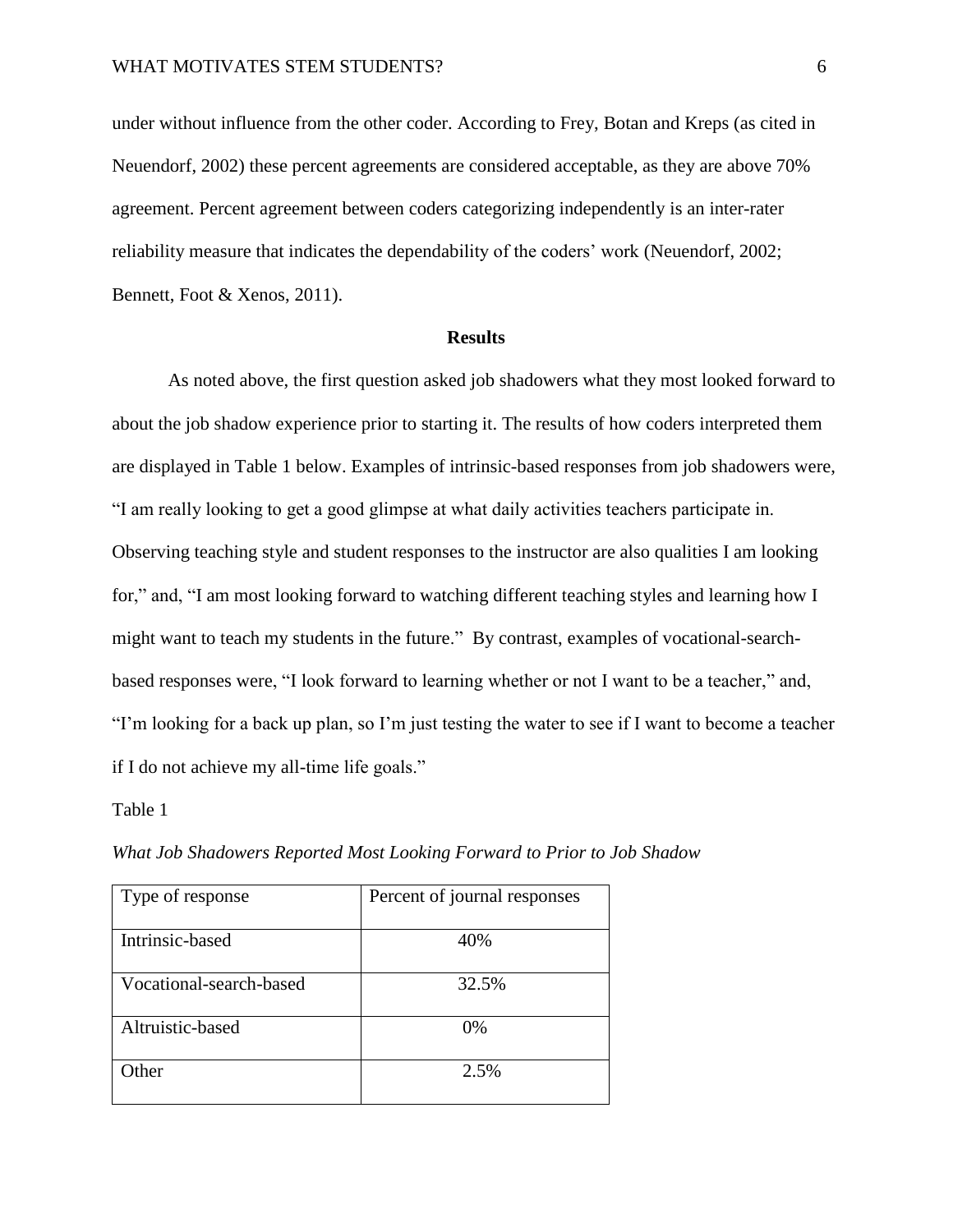| Unable to determine or no | 7.5% |
|---------------------------|------|
| response given            |      |

 The second question asked job shadowers what they found most rewarding about the job shadow experience immediately after it ended. The results of how coders interpreted them are displayed in the table below. Examples of intrinsic-based responses from a job shadower were, "The most rewarding part was getting the experience of being in front of the students and grading the papers. Just being able to witness how much work and patience actually goes into being a teacher makes me appreciate them even more," and, "The students have been really cool and seeing how Ms. \_\_\_\_\_ interacts with them, both individually and as a group."

 Examples of vocational-search-based responses were, "The most rewarding part of shadowing in the classroom was the feeling of knowing this is where I want to be… Just knowing that my decision to pursue teaching is really the decision that I should have made. This is where I want to be. This is where I will be," and, "…All in all, everything kind of meshed together to really impact how I will approach future career options, not just teaching."

 Examples of altruistic-based responses were, "Knowing that I've helped the children understand the subject a lot better and the fact that they'll miss me makes me think they liked me…" and, "…We then helped them with some of their homework and that was really rewarding because they all are very thankful, but the best part was seeing it start to click for them."

Table 2

*What Job Shadowers Reported They Found Most Rewarding Following Their Job Shadow Experience*

| Type of response | Percent of journal responses |
|------------------|------------------------------|
|                  |                              |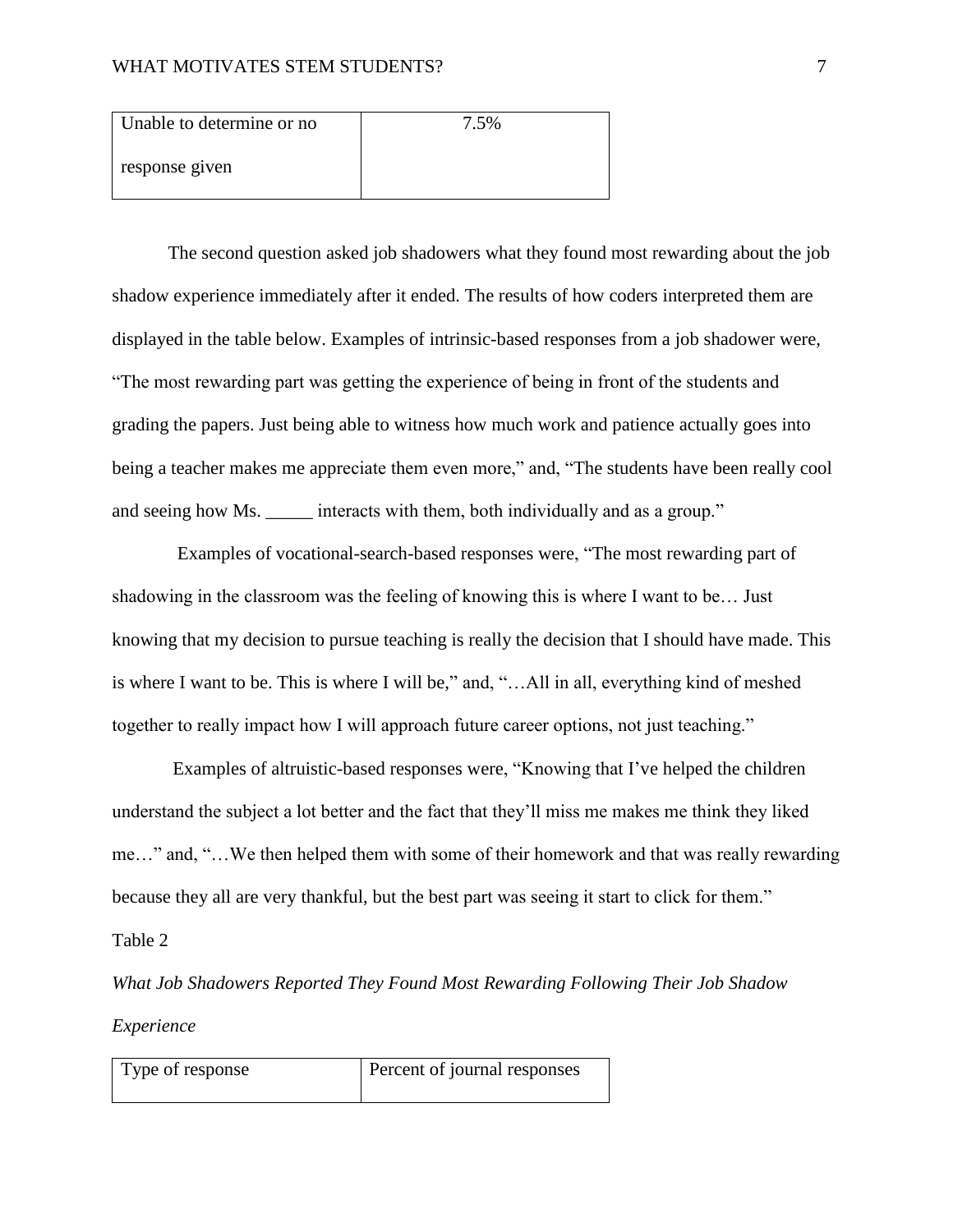## WHAT MOTIVATES STEM STUDENTS? 8

| Intrinsic-based           | 35%   |
|---------------------------|-------|
| Vocational-search-based   | 10%   |
| Altruistic-based          | 32.5% |
| Other                     | 0%    |
| Unable to determine or no | 0%    |
| response given            |       |

# **Discussion**

Surprisingly, no responses given by job shadowers for the first question were coded as altruistic. However, altruistic-based responses surged more than 30% between the responses to the first question asking what job shadowers most looked forward to beforehand and what job shadowers said they found most rewarding afterward. This difference may be explained in several ways. It may have been that job shadowers were not aware the job shadow experience would give them opportunities to truly help the high school students with whom they would be interacting. For example, job shadowers may not have thought they would have enough time to bond with students or truly have an impact on them. For instance, one participant wrote, "Even though it's only a week, we've started to bond and make connections. It has been very educational, to say the least." If this is correct, and job shadowers simply did not think they would have enough time to impact students during the relatively short job shadow experience, recruiters for such job shadows may want to emphasize that it is possible to make a difference in such a short amount of time. Sharing testimonies from past participants that explain how making an altruistic impact can occur in such a short time may be a beneficial recruiting method.

An alternative explanation may be that job shadowers were aware that the experience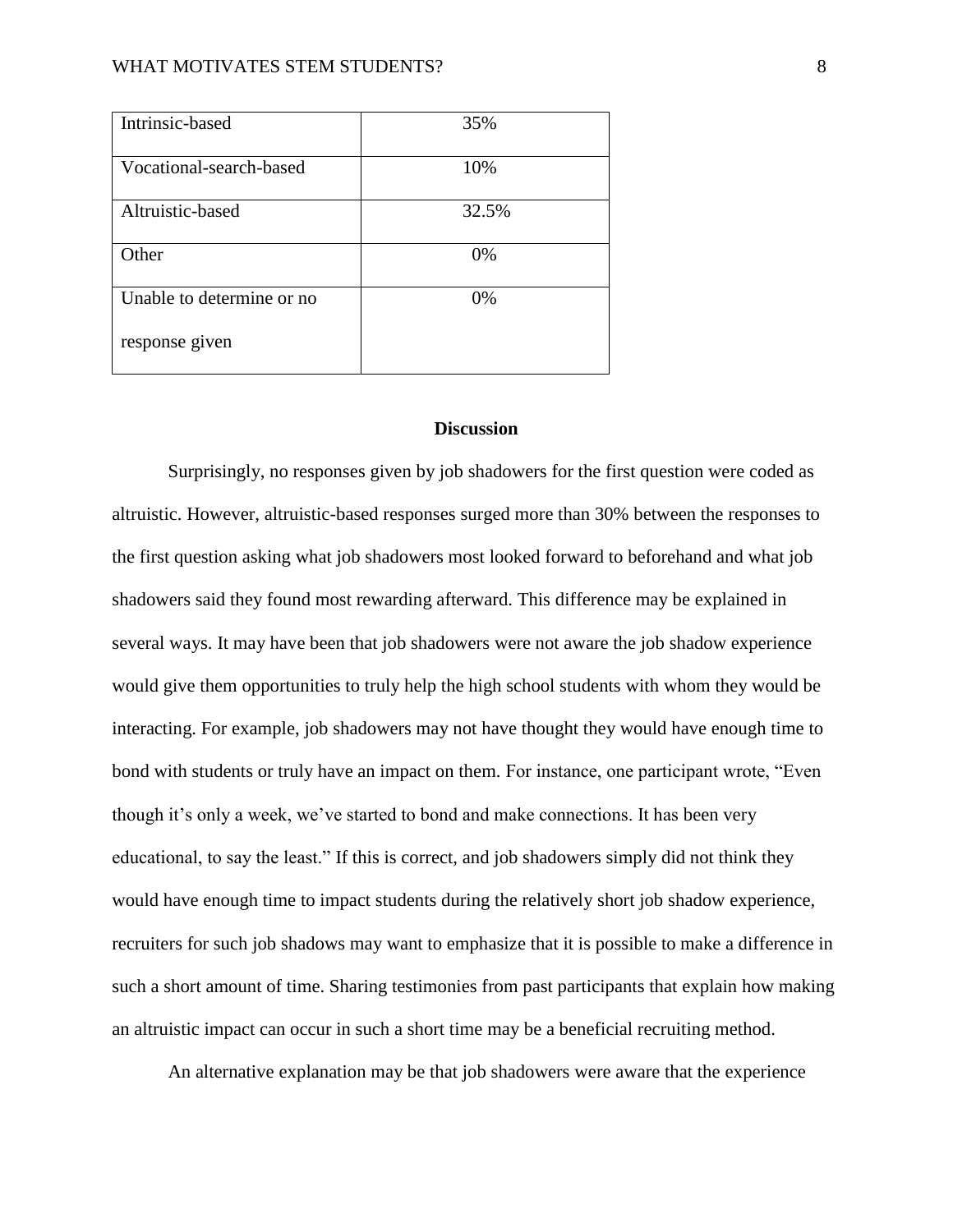would actually allow them to help high school students but did not accurately anticipate the extent that they would enjoy those altruistic aspects. This is plausible, as job shadowers often seemed to emphasize how the particular instance of helping made them feel, without mentioning being surprised about being able to help during the relatively short job shadow experience. For example, one participant wrote, "…It made me think how great it was that my explanation of something is how they may forever understand that concept." Another participant wrote, "You can really see something click in their mind. The feeling you get after that is very rewarding." In this case too, recruiters for such teacher recruiting job shadows may want to share testimonies of past participants that explain how rewarding such altruistic experiences during the job shadow were.

Given that the altruistic motive is plausibly the most common reason new teachers go into the profession, it is possible the above results suggest STEM majors interested in teaching may be more motivated initially by intrinsic factors such as teaching material within their own major (e.g., biology) (Rinke, Mawhinney & Park, 2014; Heinz, 2015). Both before the job shadow experience, and after the job shadow experience, job shadowers reported looking most forward to, and feeling most rewarded by, intrinsic factors. Repeated testing of this gap between interest in intrinsic motives and altruistic motives among STEM majors may be a possible future research direction. If STEM majors are most motivated, at least initially, by intrinsic factors, recruiting efforts should be aimed at emphasizing the intrinsic aspects of teacher recruiting programs or job shadows, such as getting to teach on specific STEM topics.

 In retrospect, the vocational-search based type of response was to be expected as students were STEM majors considering teaching as a profession. It is interesting that such a motivation appeared to have diminished in importance during the experience. Though the current study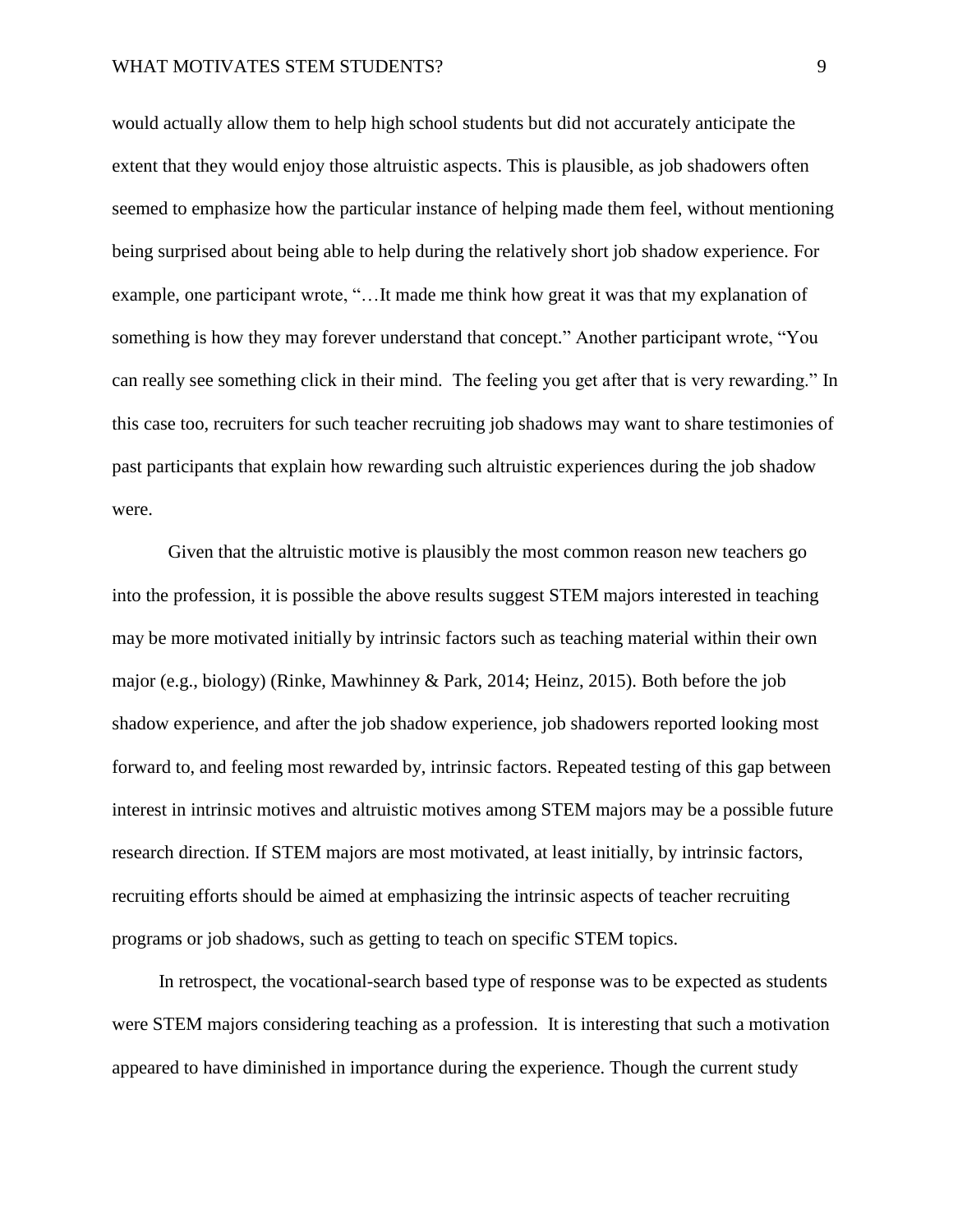specifically recruited STEM majors who had some interest in teaching, many were plausibly still highly committed to a career more central to their own field and merely "peeking" at teaching as a potential career.

Finally, it might not be entirely surprising that participants failed to list extrinsic motives for doing the job shadow, either prior or post experience. Though they were paid, it was not sustained pay, and no other benefits (e.g., vacation, health insurance) accompanied the job shadow itself, so participants could not hope to directly experience the extrinsic benefits of the profession through the job shadow.

## **Future Recommendations**

 First, it has been suggested that pre-service teachers should be taught that teaching is more about altruism within their teacher training institutions (Yüce et al., 2013). Therefore, the same should be done while recruiting teachers from undergraduate STEM programs. Interestingly, a suggestion similar to this has been made outside of the teaching literature. Feldmann et al. (2014), while explaining how to better recruit millennials in the workforce more broadly, stated that organizations should explicitly state the service opportunities millennials could partake in alongside the organization itself. Consequently, teacher recruiting programs may also benefit from program leaders being more forthright about the opportunities for job shadowers to make an impact on younger students' lives. Sinclair (2008) suggests that advertising more than one type of motive would be useful since students may differ in what draws them to teaching, and since some students will also have more than one motive for wanting to teach.

 This suggestion may seem unintuitive given our results, which showed that STEM majors generally did not list altruistic reasons when explaining what they most looked forward to about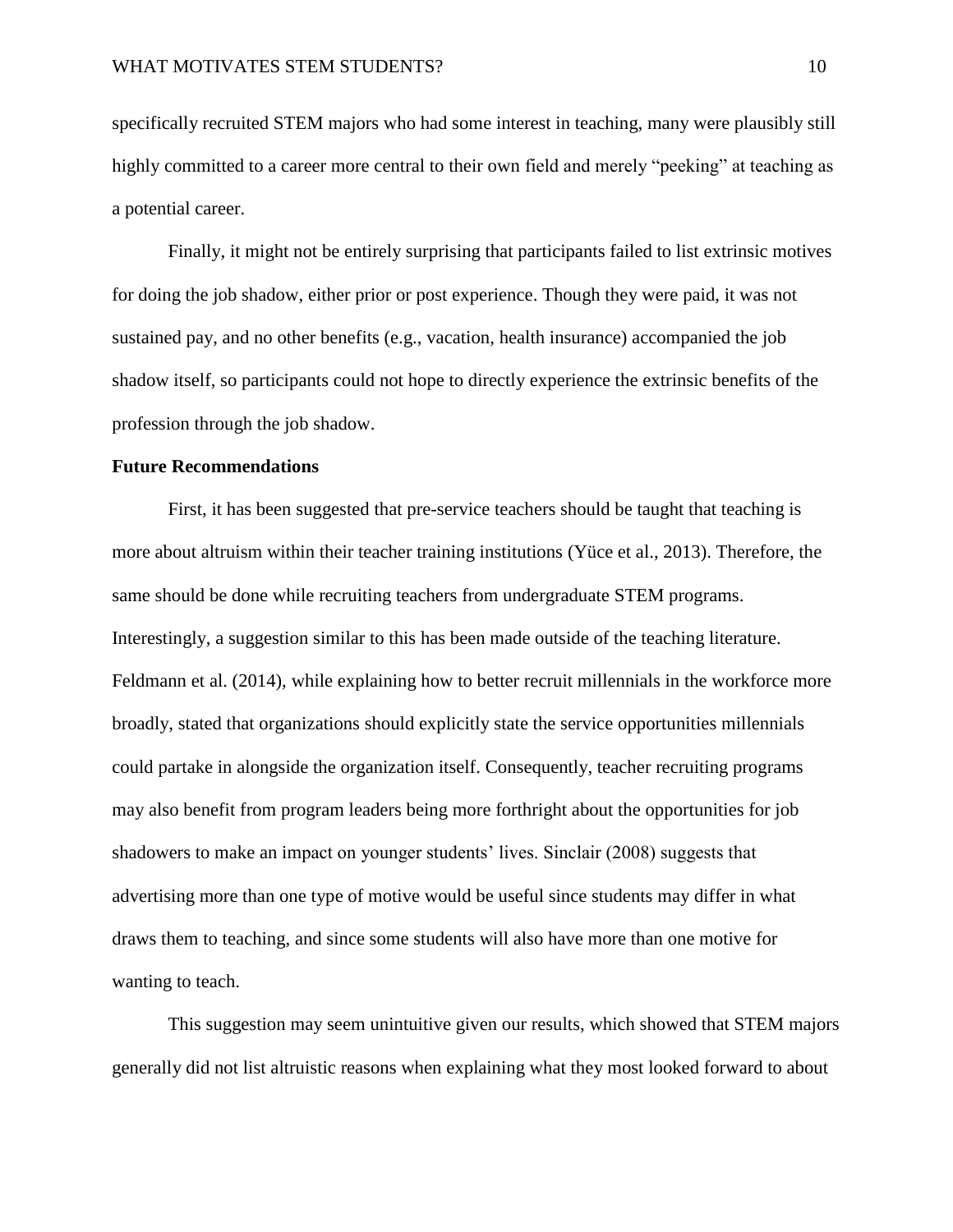## WHAT MOTIVATES STEM STUDENTS? 11

the experience. Yet, it is highly plausible that job shadowers said this because they believed they could not have such an altruistic effect on students in the small amount of time the job shadow occured. STEM recruiting programs thus may benefit from telling new job shadowers how much past job shadowers found the altruistic aspects of the job shadow experience to be so rewarding.

 Second, as a result of finding that the altruistic motive was the only one negatively related to dropping out of teacher preparation programs, Jungert et al., (2014) have suggested students be given more opportunities to teach in order to promote and grow altruistic motives in themselves. Hence, teacher recruiting programs may not just help find potential teachers, but they may also increase the desire to teach within those recruits by exposing them to altruistic experiences in teaching (Hubbard et al., 2015). Moreover, a future research question that might be answered would involve examining pre-service (or novice teacher) dropout rates of those who did a job shadow compared to those who did not. The job shadow used for this study is consequently conducting follow-up surveys.

 Third, in the event that only a limited number of recruits can be accepted into a teacher recruiting program, one may want to use assessment measures of entrant motives in order to ensure that only the most suited are accepted into the program (Sinclair, 2008). Fourth, Kyriacou and Coulthard (2000) have noted that in order to attract new recruits to teaching, one must simply find out what motivates them and persuade them that teaching has it. Ergo, one may simply conduct a short survey among undergraduates or high school students in order to figure out what that particular student body from that university or school is seeking. The more precise the approach in understanding the motives of potential teachers, the higher the likelihood of success.

There is strong evidence that certain motives, such as the altruistic and intrinsic motives,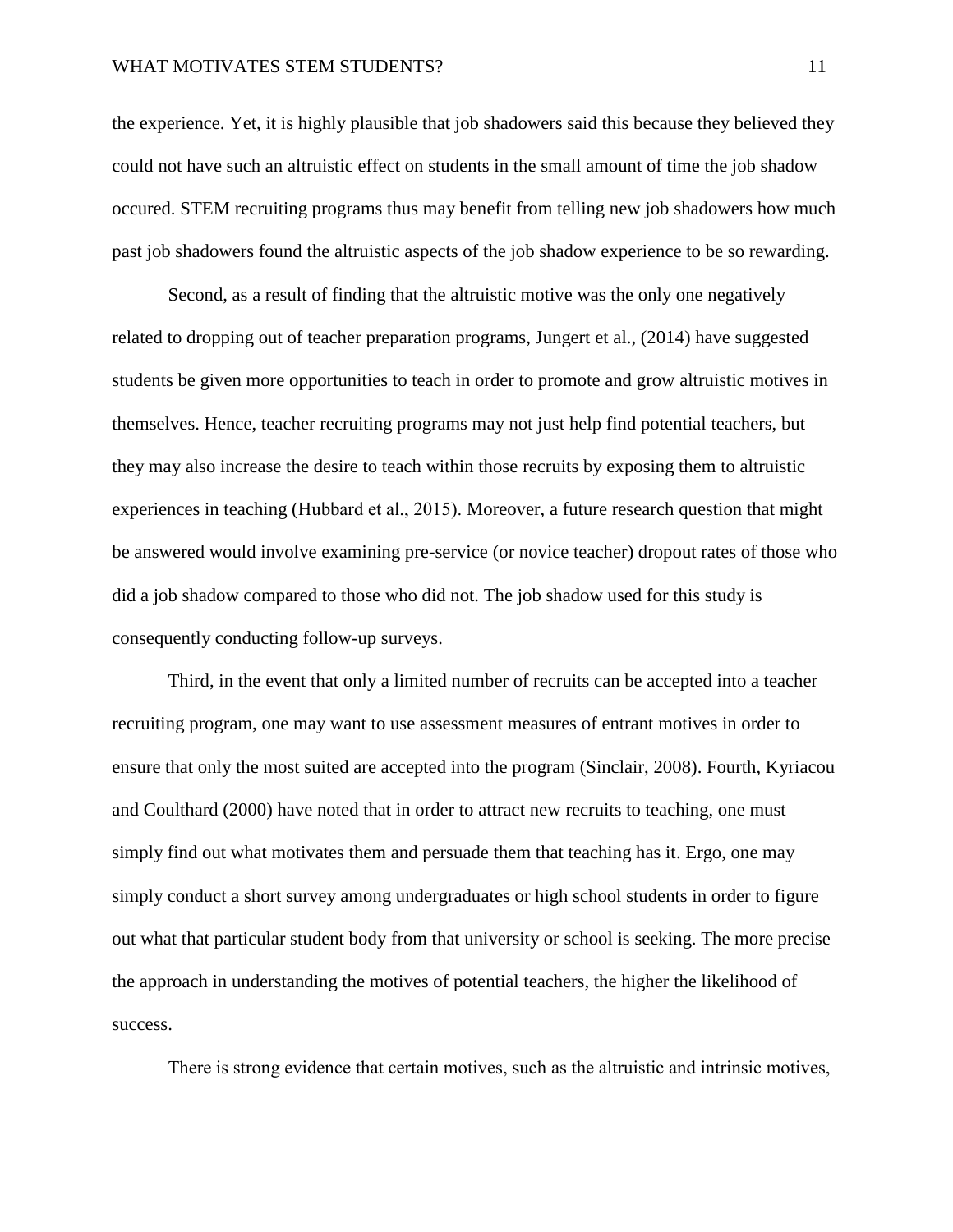are associated with better outcomes for both teachers and their students (Kim & Cho, 2014; Roth et al., 2007; Jungert et al., 2014). There is also evidence that the prevailing teacher shortage is primarily caused by attrition (Ingersoll, 2001). Thus, by understanding the motives of potential teachers, leaders in education will be more effective in properly recruiting and bolstering the retention of STEM teachers.

The current research adds to existing literature on prospective teacher motivations by specifically targeting STEM majors and by including STEM majors who have not yet affiliated with an educator preparatory program. Since STEM teaching is an area of particularly high need within the teaching profession (Interim Study Committee, 2015), members of teacher recruiting programs would do well to pay particular attention to this demographic's unique motivations. In particular, educating potential participants of benefits of which they might previously have been unaware of, and understanding potential participants' existing dominant motivations might be especially critical. The current study yields insight into both of these areas. Such qualitative research should also serve to find patterns that can then be tested within or compared to broader populations. These findings regarding changes of motives found among STEM majors before and after the job shadow might also be examined more broadly to look for similar changes of motives among teaching majors before and after participating in other types of early field experiences. Such work might lead to a more well-rounded understanding of potential teachers' motives and the subsequent effects of different types of field experiences.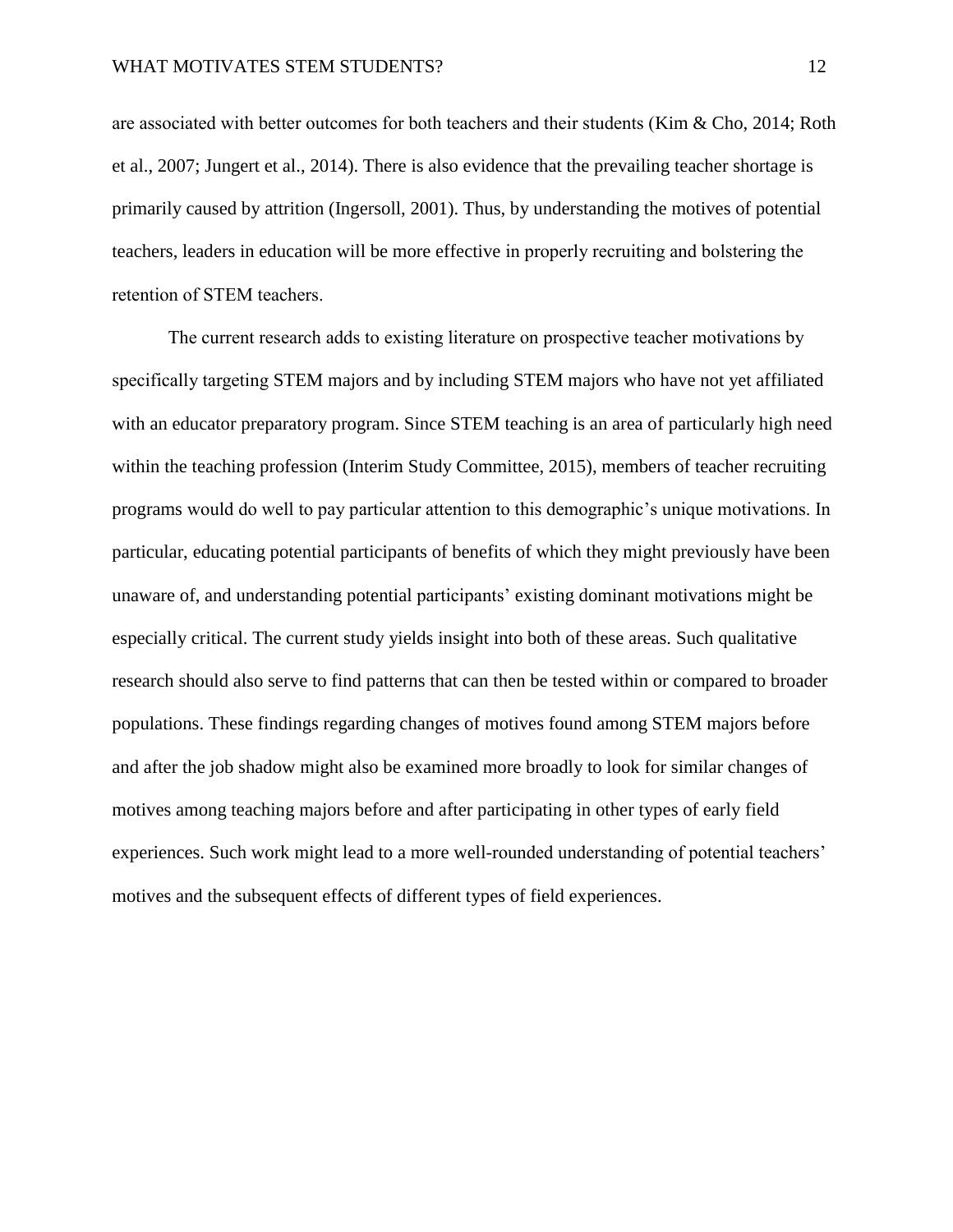## References

- Aragon, S. (2016). Teacher shortages: What we know. Education Commission of the States. Retrieved from<http://files.eric.ed.gov/fulltext/ED565893.pdf>
- Bastick, T. (2000). Why teacher trainees choose the teaching profession: Comparing trainees in metropolitan and developing countries. *International Review of Education*, *46*, 343- 349. https://link.springer.com/content/pdf/10.1023/A:1004090415953.pdf

Bennett, W. L., Foot, K., & Xenos, M. (2011). Narratives and network organization: A comparison of fair trade systems in two nations. *Journal of Communication*, 61, 219-245.

<https://doi.org/10.1111/j.1460-2466.2011.01538.x>

Cadima, J., Leal, T., & Burchinal, M. (2010). The quality of teacher–student interactions: Associations with first graders' academic and behavioral outcomes. *Journal of School Psychology*, *48*, 457-482. <https://doi.org/10.1016/j.jsp.2010.09.001>

Carver-Thomas, D. & Darling-Hammond, L. (2017). *Addressing California's growing teacher shortage: 2017 update*. Palo Alto, CA: Learning Policy Institute. [http://learningpolicyinstitute.org/sites/default/files/product](http://learningpolicyinstitute.org/sites/default/files/product-)files/Teacher\_Turnover\_REPORT.pdf

Feldman, D., Hosea, J., Wall, M., Dashnaw, C., Banker, L., & Ponce, J. 2014 (July). Inspiring the Next Generation Workforce: The 2014 Millennial Impact Report. Tech. rept. Achieve and the Case Foundation, Indianapolis, IN. Accessed on-line at www.themillennialimpact.com/2014-research on November 11, 2014.

Frey, L., Botan, C. H., & Kreps, G. (2000). *Investigating communication*. Boston, MA: Allyn & Bacon.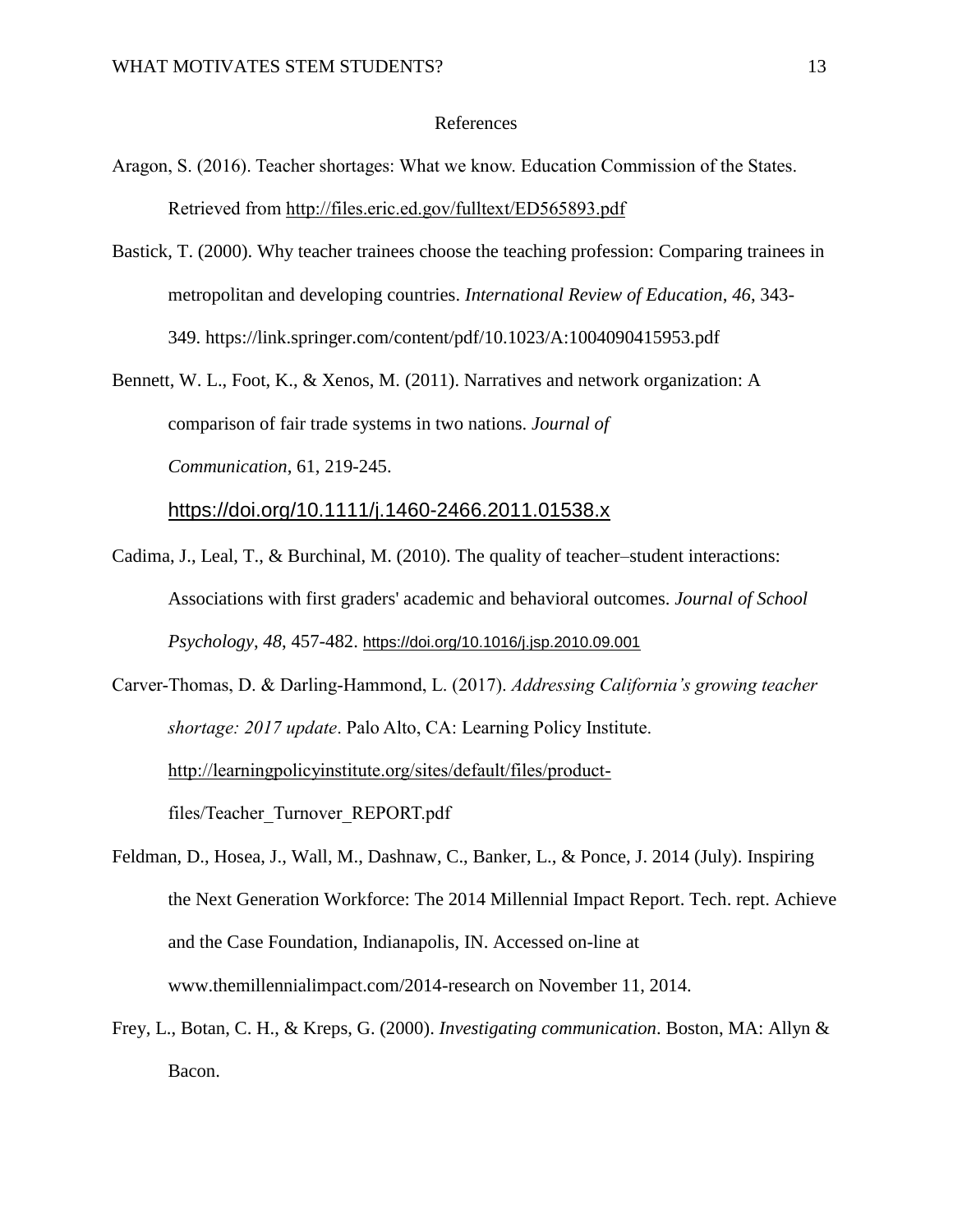- Heinz, M. (2015). Why choose teaching? An international review of empirical studies exploring student teachers' career motivations and levels of commitment to teaching. *Educational Research and Evaluation*, *21*, 258-297. <https://doi.org/10.1080/13803611.2015.1018278>
- Howard, T. C. (2003). Who receives the short end of the shortage? Implications of the US teacher shortage on urban schools. *Journal of Curriculum and Supervision*, *18*, 142- 160. https://eric.ed.gov/?id=EJ660835
- Hubbard, K., Embry-Jenlink, K., & Beverly, L. (2015). A University Approach to Improving STEM Teacher Recruitment and Retention. *Kappa Delta Pi Record*, *51*, 69-74. <https://doi.org/10.1080/00228958.2015.1023139>
- Ingersoll, R. M. (2001). Teacher turnover and teacher shortages: An organizational analysis. *American Educational Research Journal*, *38*, 499-534.

[https://doi.org/10.3102/00028312038003499](https://doi.org/10.3102%2F00028312038003499)

- Interim Study Committee on Education. (2015, November 1). Retrieved from: https://iga.in.gov/static-documents/e/5/1/c/e51cda43/education\_final\_report.pdf
- Jungert, T., Alm, F., & Thornberg, R. (2014). Motives for becoming a teacher and their relations to academic engagement and dropout among student teachers. *Journal of Education for Teaching*, *40*, 173-185. <https://doi.org/10.1080/02607476.2013.869971>
- Kim, H., & Cho, Y. (2014). Pre-service teachers' motivation, sense of teaching efficacy, and expectation of reality shock. *Asia-Pacific Journal of Teacher Education*, *42*, 67-81. <https://doi.org/10.1080/1359866X.2013.855999>

Kyriacou, C., & Coulthard, M. (2000). Undergraduates' views of teaching as a career choice. *Journal of Education for Teaching: International Research and Pedagogy*, *26*, 117-126.

#### <https://doi.org/10.1080/02607470050127036>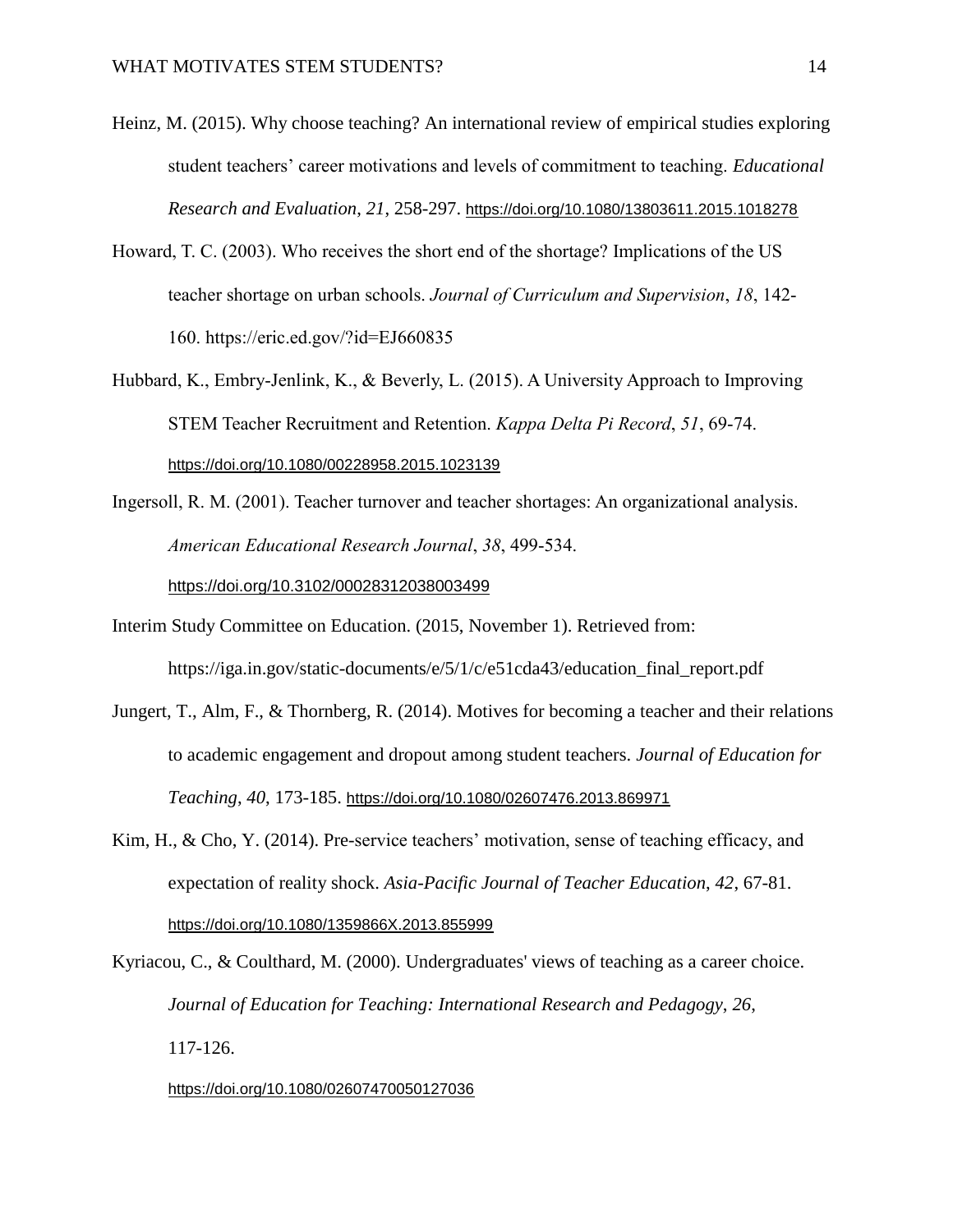Neuendorf, K. A. (2002). *The content analysis guidebook*. Thousand Oaks, CA: Sage.

Rinke, C. R., Mawhinney, L., & Park, G. (2014). The apprenticeship of observation in career contexts: a typology for the role of modeling in teachers' career paths. *Teachers and Teaching*, *20*, 92-107.

<https://doi.org/10.1080/13540602.2013.848517>

Roth, G., Assor, A., Kanat-Maymon, Y., & Kaplan, H. (2007). Autonomous motivation for teaching: How self-determined teaching may lead to self-determined learning. *Journal of Educational Psychology*, *99*, 761-774.

*[https://s3.amazonaws.com/academia.edu.documents/43140513/Autonomous\\_motivatio](https://s3.amazonaws.com/academia.edu.documents/43140513/Autonomous_motivatio) n\_for\_teaching-\_How\_self-determined\_teaching\_may\_lead\_to\_selfdetermined\_learning\_1.pdf?AWSAccessKeyId=AKIAIWOWYYGZ2Y53UL3A&Expires= 1536047835&Signature=Go4LljlsNc5FJDDttToL9sOJdtI%3D&response-contentdisposition=inline%3B%20filename%3DAutonomous\_Motivation\_for\_Teaching\_Ho w\_S.pdf*

- Sinclair, C. (2008). Initial and changing student teacher motivation and commitment to teaching. *Asia*‐*Pacific Journal of Teacher Education*, *36*, 79-104. <https://doi.org/10.1080/13598660801971658>
- Sutcher, L., Darling-Hammond, L., & Carver-Thomas, D. (2016, September). A coming crisis in teaching? Teacher supply, demand, and short- ages in the U.S. Palo Alto, CA: Learning Policy Institute.

<https://learningpolicyinstitute.org/product/coming-crisis-teaching-brief>

Wadsworth, D. (2001). Why new teachers choose to teach. *Educational Leadership*, *58*, 24- 28. https://eric.ed.gov/?id=EJ637137

Watt, H. M., Richardson, P. W., Klusmann, U., Kunter, M., Beyer, B., Trautwein, U., &